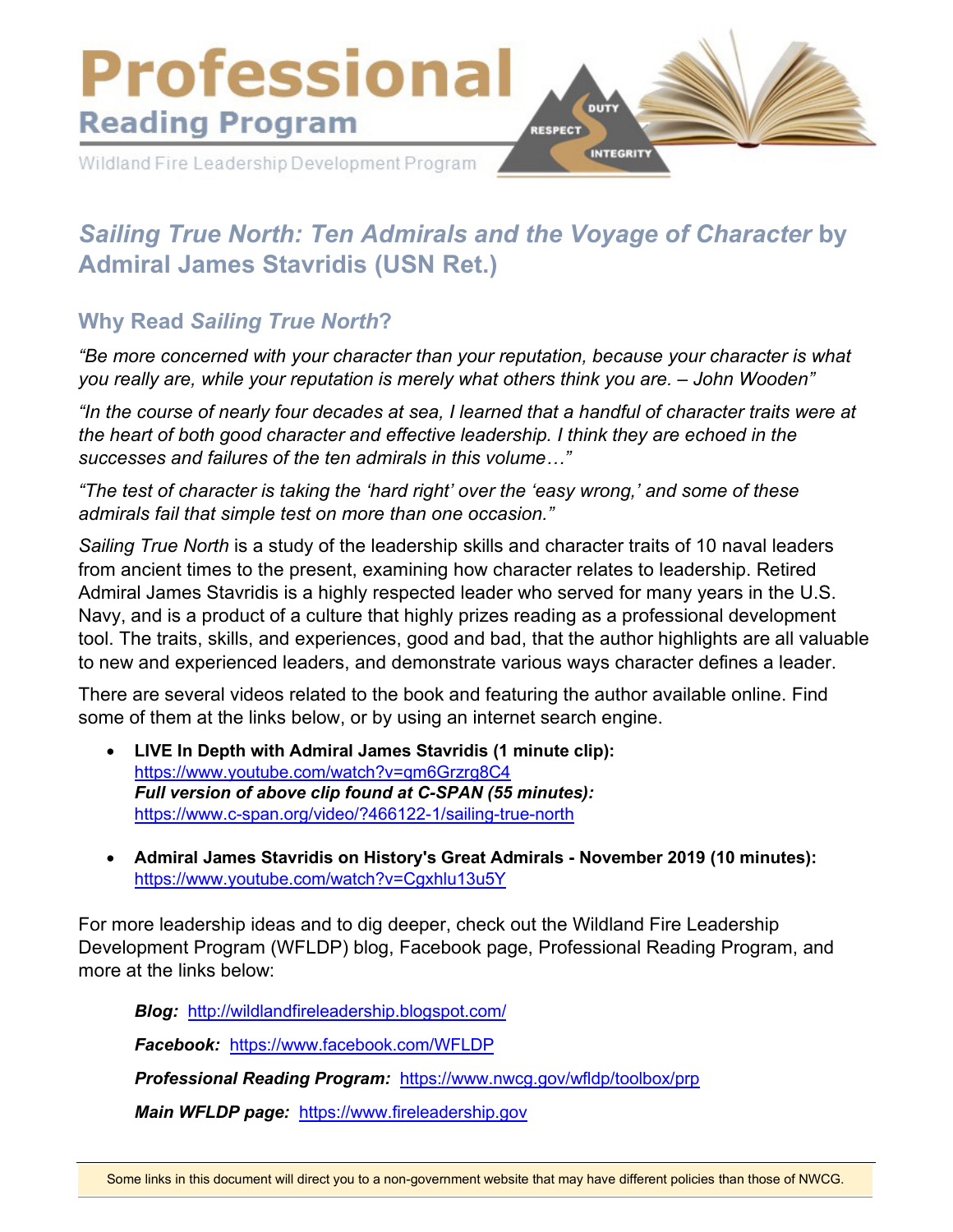# *Sailing True North* **Discussion Questions**

#### **Chapter One: The Power of Persuasion**

As you read this chapter, what are some things you can take and apply in your own setting? What is your vision as a leader, and how can you communicate that to others? Does your vision align with that of your superiors in the organization? How might you communicate your vision and persuade others to support it? How can you be aware of the ways that your vision might not be in alignment with that of your organization, and adapt if needed?

## **Chapter Two: A Sailor of the Middle Kingdom**

What kinds of challenges have you overcome as a leader? Have they made you more resilient? How might a Stoic approach to leadership (and life) benefit a leader in the wildland fire environment? What can you learn from the success of diversity in Zheng He's fleet, and how might you apply that concept in your organization? What are some ways you can give/take clear leader's intent and empower others to act in line with that intent? Why might it be important to learn about the diverse cultures found in various regions and organizations in the wildland fire setting?

## **Chapter Three: A Pirate and a Patriot**

What is your take on the difference between discipline and self-discipline as discussed in this chapter? How might the example in the book apply in the wildland fire setting? Are there potential drawbacks to being a leader that pushes yourself and others extremely hard? Why is it important for a leader to keep growing and changing? How can boldness be a strength and a weakness in the wildland fire environment?

## **Chapter Four: The Band of Brothers**

How can you foster a "band of brothers" leadership environment in your organization/crew setting, where individuals work well together as a team, but are also empowered to act independently if it's needed? How can you build teams among your peers, when you might be competing with them for promotions in often brutally competitive wildland fire organizations? How can you take care of your team as a compassionate leader?

## **Chapter Five: The Influencer**

Can you be a leader in the wildland fire setting without being a hard-charging "fire dog" with a red card full of operations qualifications? Why or why not? Can you think of any fire leaders that you know that have taken different paths in the larger organization? Are there any roles in wildland fire organizations for "intellectuals" or teachers? How does your work and your role in the wildland fire service fit in to the broader fire organization? How can reflection through "disciplined thought and writing" benefit you, or your organization? What do you think of the idea that "all leaders… are in some sense educators" as the author states? What might it mean to be intellectually courageous in the wildland fire culture?